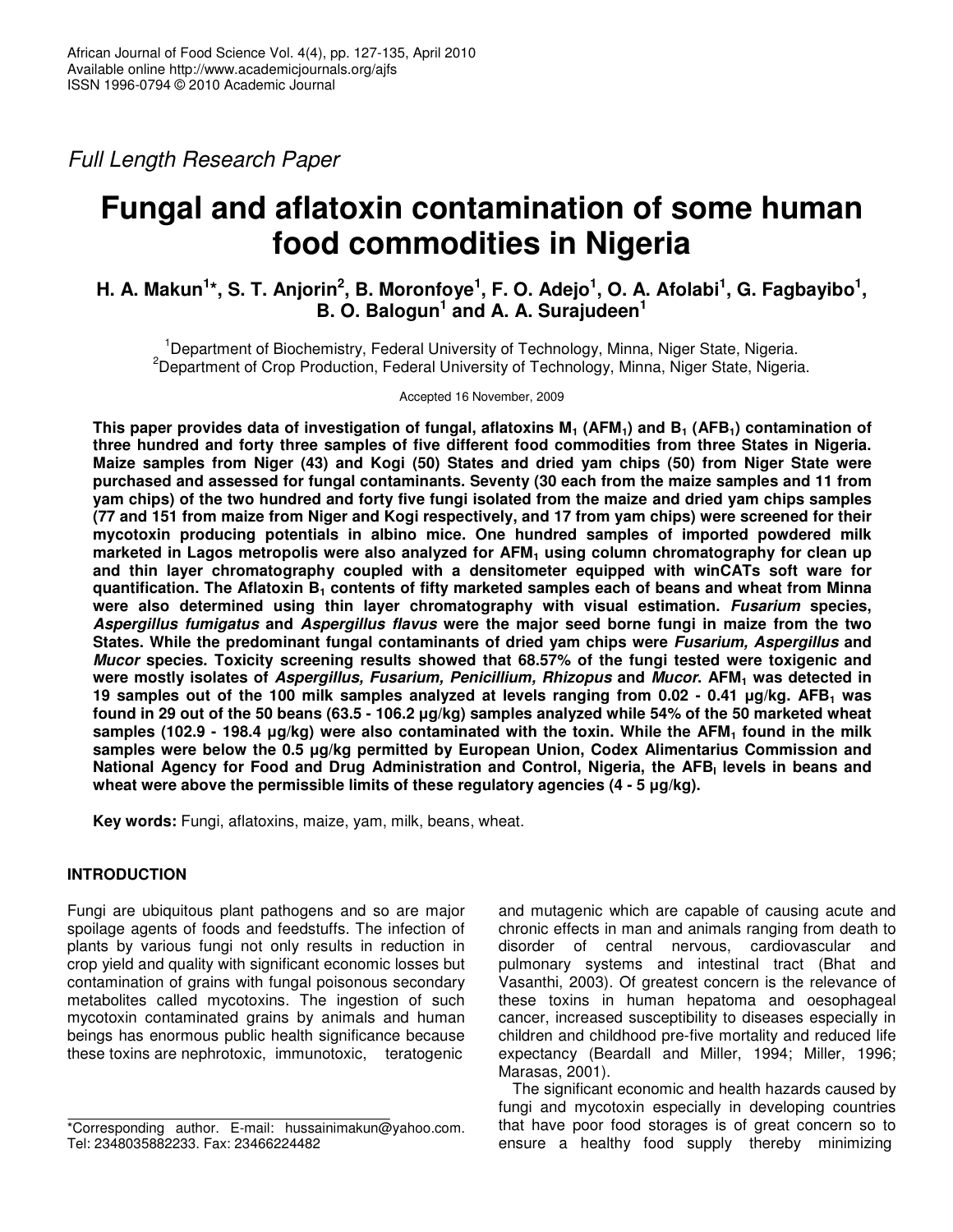consequences to food security, international trade and animal and human health, there is need to monitor fungal and mycotoxin contamination periodically so as to meet international and national mycotoxin regulatory standards. The present study therefore investigates food quality with respect to fungal contamination in maize and dried yam chips collected from various areas in Kogi and Niger States of Nigeria. The mycotoxin producing potentials of the fungi isolated from the food products were also determined in albino mice. The work also sought to determine the concentrations of  $AFM<sub>1</sub>$  in differrent samples of various brands of powdered milk marketed in Lagos metropolis and  $AFB<sub>1</sub>$  contents of marketed beans and wheat in Niger State.

## **MATERIALS AND METHODS**

## **Sampling**

Sampling of commodities was conducted according to the method employed by Bainton et al. (1980). Statistically representative samples were randomly collected from field, market and storage facilities between December, 2000 and June, 2008. Field samples were randomly collected from farms just before harvest. Contents of traditional storage facilities and sacks in the markets were thoroughly mixed and samples taken from many points of the facilities. Between 0.5 - 1 kg of each sample of the various food commodities was collected. Sampling was done during the dry season. Except for powdered milk samples that were imported all food commodities studied were produced and processed in Nigeria. The samples were put in sealed polythene bags and transported to the laboratory where they were stored at -4°C until analysis.

A total of 343 dried samples of marketed powdered milk (100) from Lagos Metropolitan, maize (93) from Niger (43) and Kogi (50) States and fifty each of marketed dry yam chips, beans and wheat from Niger State intended for human consumption were sampled. The maize samples from Niger State were collected from field (22), market (9) and local silo, "rumbu" (6) from the twenty five local government area of Niger State while those from Kogi State were sampled from four local government areas (LGA's) in the Eastern Senatorial District of Kogi State.

## **Isolation, identification and toxicity screening of fungi from maize and dry yam chips**

## **Isolation and identification of fungi**

Fungi were isolated and cultured according to the methods of Smith and Moss (1985) and Halfon-Meiri and Barkai-Gola (1990). The maize and yam chips samples were thoroughly mixed to obtain homogeneity and ten grains of maize and yam particles each were randomly selected, surfaced sterilized using 5.25% sodium hypochlorite solution (Reckitt and Colman, Nigeria Limited, Industrial Estate, Agbara, Ogun State) and washed aseptically with ten successive 100 ml volume of sterilized distilled water before plating on the potatoes dextrous agar (PDA). The plates were incubated at 28°C for 5 - 7 days. Each of the fungi that emerged was subcultured onto a fresh SDA slant in a 15 ml slant bottle to obtain a pure culture.

Each pure culture was characterized and identified on the basis of their morphological and microscopic characteristics using the keys of Pitt and Hockings (1997).

#### **Determination of toxin producing potentials of fungi from maize and dry yam chips**

The ability of the fungal isolates from these two food commodities to produce toxic metabolites was evaluated in albino mice in three steps mass culturing of fungi for toxin production, extraction of toxins and toxicity assay of extracts in mice. The fungal isolates were first cultured on autoclaved moisture equilibrated maize and incubated at 28°C for 14 days as static culture in order to allow for mycotoxins production and the toxins extracted into Methylene chloride (Gbodi, 1986). The extracts were filtered through fast fluted filter paper. The filtrates were evaporated on a water bath until the methylene chloride was distilled off. The residue was collected in a vial, labelled appropriately and stored in a deep-freezer at -20°C until used for toxicity testing.

The screening of maize and dried yam chips fungal culture extracts for toxicity in mice was conducted as described by Reddy and Hayes (2001). Thirty representative fungal isolates of the 77 from maize from Niger State were screened for toxicity in mice that is two isolates each of the fifteen different species isolated. Similarly, 30 non Aspergillus species of the 151 fungi isolated from maize from Kogi State were also screened for their mycotoxin producing potentials as well as eleven non Aspergillus species of the 17 fungi isolated from dried yam chips were screened for toxicity. Three mice each received 0.2 ml intraperitoneal injection of the fungal extract dissolved in dimethyl sulphoxide (DMSO). The mice were observed for signs of toxicity for 14 days. A group of 3 mice were injected with only DMSO to serve as controls. The toxicity of the extracts was arbitrarily categorized into four classes viz: 1) Very toxic (all three mice injected with extract died); 2) Moderately toxic (two of the three mice died); 3) Mildly toxic (one of the three mice died); 4) Non-toxic (no mice died).

## **Aflatoxin M1 analysis in powdered milk**

Aflatoxin  $M_1$  contents of the powdered milk samples were extracted, cleaned up and estimated by thin layer chromatography with quantification by densitometry as described in the Association of Official Analytical Chemist (AOAC) Method 908.16 (AOAC, 2000). The content of each tin was properly mixed and 20 g of the samples of powdered milk were taken separately and weighed into 250 ml separating funnel. 40 ml of distilled water was used to homogenize the milk samples. 50 ml of acetone, 5 g of sodium chloride and 1 ml of 0.1 N phosphoric acid were all added. This was shaken for 10 min. 100 ml of dichloromethane was later added and mixed gently. The mixture was filtered through filter paper into a dark vial bottle to avoid the decomposition of AFM1.

Column chromatographic clean up was also carried out using a disposable column (15 ml) mounted on the plug syringe hole of mycosep clean-up apparatus. The column was filled with 2.0 g of silica gel plugged with filter paper and 2 g of sodium sulphate anhydrous. Sample extract was washed in the column with 10 ml toluene-acetic acid (9:1) to remove coloured compounds and later 10 ml of hexane-ether-acetonitrile (5:3:2) to remove fat from the extract solution.  $AFM<sub>1</sub>$  was later eluted with 15 ml chloroformacetone (4:1). This was collected into evaporating tube and evaporated on a steam bath to dryness.

For the thin layer chromatographic estimation, dry extract in the glass vial was reconstituted with 400 µl of toluene-acetonitrile (9:1) and was vortex-mixed for about one minute. Eighty microlitre of the test solution was spotted on an imaginary line on the TLC plates (2 cm from the bottom of the plates) by using a micro syringe. 10, 20, 30  $\mu$ l of AFM<sub>1</sub> standard (0.06  $\mu$ g/ml) were also spotted along with the test solution. The  $AFM<sub>1</sub>$  standard was purchased from Sigma Chemical Company, St Louis, USA. Chloroform-acetone isopropanol (87:10:33) was used for plate development.  $AFM<sub>1</sub>$  was quantified by a densitometer (Camag TLC scanner 3 equipped with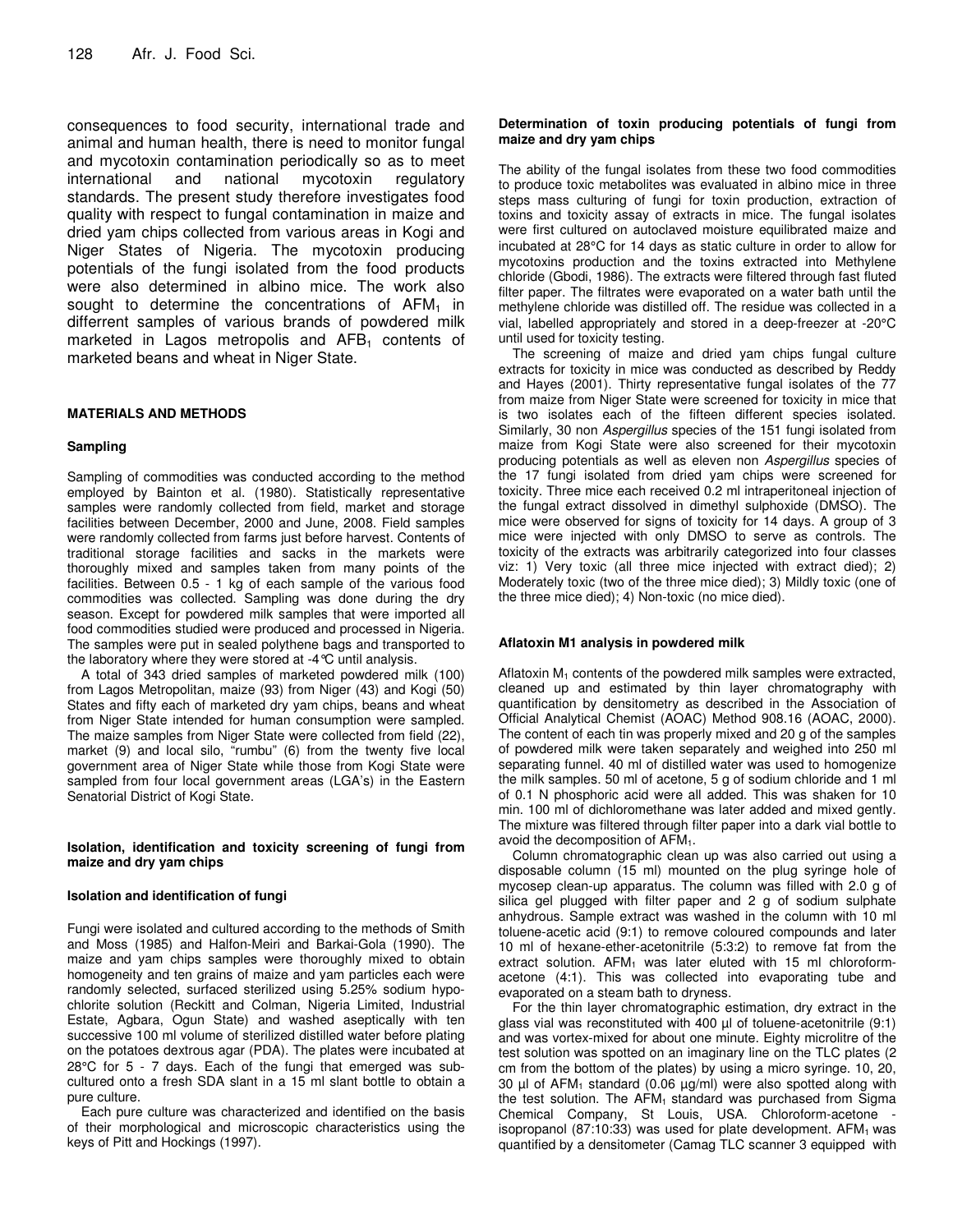|                         |              |             | <b>Incidence</b> |               |                               |
|-------------------------|--------------|-------------|------------------|---------------|-------------------------------|
| <b>Species</b>          | <b>Field</b> | <b>Sack</b> | Rumbu            | <b>Market</b> | <b>Total infected samples</b> |
| Aspergillus flavus      | $7/22*$      | $4/6*$      | $1/6*$           | $5/9*$        | $17/43*$                      |
| Aspergillus fumigatus   |              |             |                  | 1/9           | 1/43                          |
| Aspergillus glaucus     | 3/22         | 1/6         |                  | 1/9           | 5/43                          |
| Aspergillus nidulan     |              |             | 1/6              |               | 1/43                          |
| Aspergillus niger       | 3/22         | 2/6         | 3/6              | 3/9           | 11/43                         |
| Aspergillus parasiticus |              |             |                  | 1/9           | 1/43                          |
| Aspergillus terreus     |              |             | 1/6              |               | 1/43                          |
| Aspergillus versicolor  |              |             | 2/6              |               | 2/43                          |
| Fusarium spp            | 8/22         | 3/6         | 4/6              | 1/9           | 16/43                         |
| Mucor spp               | 3/22         | 5/6         |                  | 2/9           | 10/43                         |
| Rhizopus spp            | 5/22         |             | 2/6              | 3/9           | 10/43                         |
| Syncephalastrum spp     |              |             | 1/6              |               | 1/43                          |
| Penicillium spp         |              |             |                  | 1/9           | 1/43                          |
| Total                   | 29/22        | 15/6        | 15/6             | 18/9          | 77/43.                        |

**Table 1.** Incidence of fungi in maize samples from field, Sack, "rumbu" and markets in Niger State.

Note: Results are presented as fungal isolates per total number of samples analyzed. \*Number of samples collected.

winCATs soft ware) at an extinction wavelength 350 nm and emission cut off of 400 nm (ModelG25 Muttenz, Switzerland).

#### **Determination of aflatoxin B1 in beans and wheat**

The samples were screened and analyzed for aflatoxin  $B_1$  using a multi-mycotoxin assay method (Ehrlich and Lee, 1984). In this method, methylene chloride and phosphoric acid are used for the simultaneous extraction of mycotoxins. A portion of the initial methylene chloride/phosphoric acid extract was subjected to a specific clean-up procedure for aflatoxin  $B_1$  and the toxin quantified by thin layer chromatography with visual estimation

For the extraction, 50 g portion of pulverized samples was weighed into 500 ml Erlenmeyer flask and 25 ml 1M-phosphoric acid and 250 ml of methylene chloride were added. The flask was shaken for 30 min using a shaker and the content filtered under pressure on Buchner funnel fitted with 18 cm circle rapid filter paper. About 200 ml of the filtrate was collected and from this, 50 ml aliquot was placed in separate 100 ml Erlenmeyer flasks with glass stoppers, for  $AFB<sub>1</sub>$ .

The filtrate was subjected to column chromatographic cleaned up by defatting with hexane, washing with diethyl ether and the toxin eluded in diethyl ether, methanol and distilled water (96:3:1) The elute was evaporated to dryness and the dry extract kept for AFB<sub>1</sub> analysis. The dried extract were reconstituted in benzeneacetonitrile (98:2) and spotted on thin layer chromatographic plates. The plates were developed in ether-methanol-water (96:3:1, v/v/v) and were estimated by visual comparison of fluorescence intensity of samples with that of standards. Aflatoxin was confirmed by spraying the thin layer chromatographic plates with aqueous sulphuric acid (50:50, v/v), dry and viewed under long wave, and the spots fluoresced yellow.

The quantification of the mycotoxins was done by visual comparison of the intensities of the standards and samples. This involved the comparison of the fluorescence intensities of the spots with same retention factor  $(R_F)$  of the mycotoxins in the samples with those of corresponding standard and determines which of the sample spot matches any of the standards. The corresponding aliquot volumes were then recorded and the concentrations of the mycotoxins in the samples in µg/kg were then calculated as follows:

$$
Mycotoxin content (µg/kg) = \frac{S \times Y \times V}{W \times Z}
$$

Where:

 $S =$  volume of standard with same colour intensity as sample  $(\mu I)$ ;

 $Y =$  concentration of mycotoxin standard used in  $\mu$ g/ml;

 $V =$  volume of solvent required to dilute sample contained in final extract;

 $W =$  effective weight (g) of original sample contained in final extract;  $Z =$  volume of spotted sample equivalent to standard ( $\mu$ I).

## **Statistical analysis**

Mean ± standard deviation and analysis of variance (students't-test) of data generated were calculated using SPSS (version 10.0) software. The statistical level of significance was fixed at P<0.01 (99%).

## **RESULTS**

## **Fungi isolated from maize in Niger State**

Table 1 shows the types and occurrence of fungi found in field, stored and marketed maize samples collected during the harmattan season from all the twenty-five local governments' areas of Niger State. The incidence data are presented as fungal isolates found per total number of samples. Seventy seven fungal isolates were isolated and identified in this crop. During this season, A. flavus (17/43) was the most common fungi in maize followed by Fusarium species (16/43), A. niger (11/43), Rhizopus spp 10/43) and Mucor spp (10/43). The Aspergillus spp had the highest incidence (39/43) in maize during the harmattan season. Other fungal isolates found in this cereal include Syncephalastrum spp and Penicillium spp.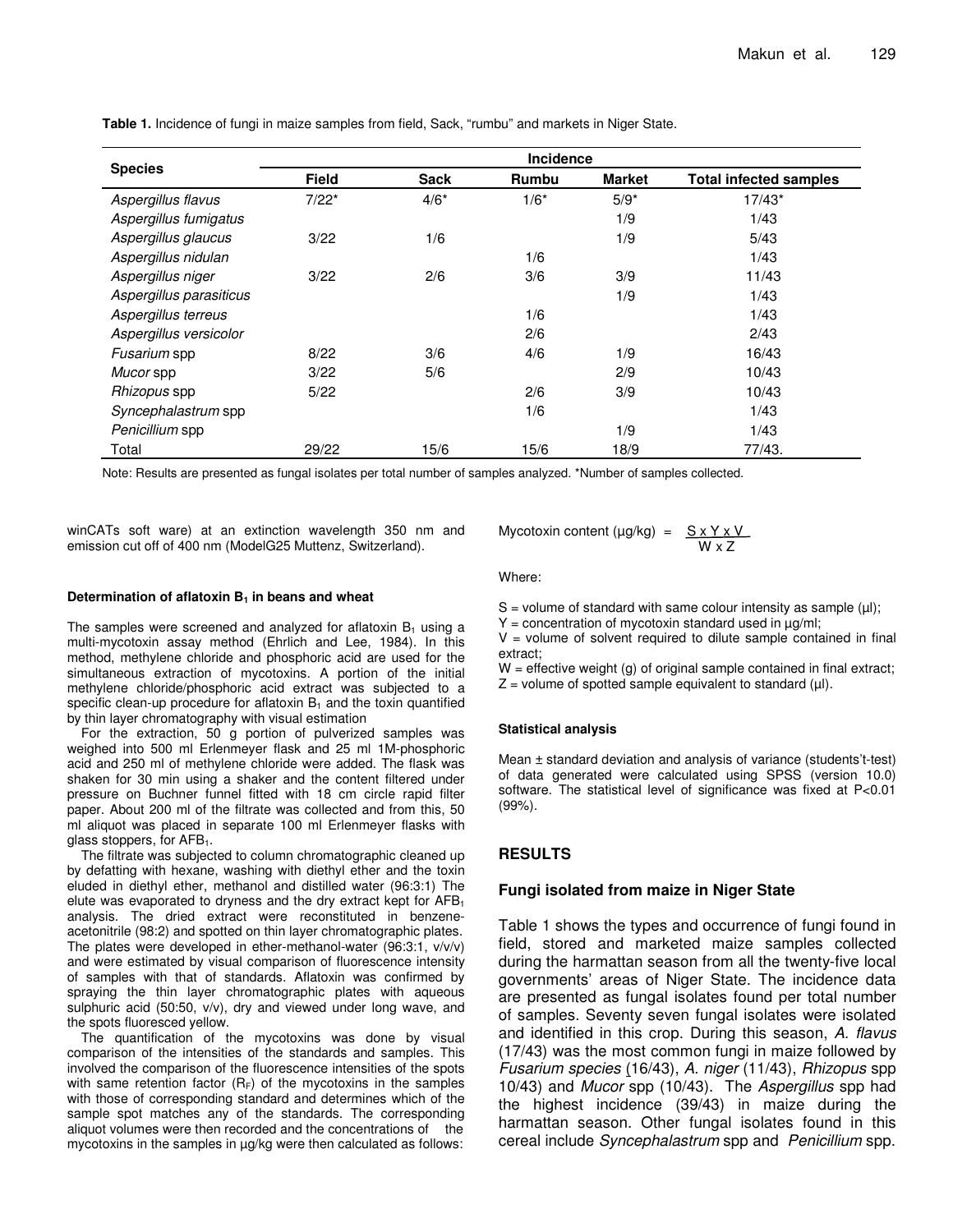| Very toxic (6)     | <b>Incidence</b> | Moderately toxic (4) | Incidence | Mildly toxic (9)   | Incidence | Non-toxic (11)      | Incidence |
|--------------------|------------------|----------------------|-----------|--------------------|-----------|---------------------|-----------|
| Aspergillus flavus | 1/6              | Aspergillus glaucus  | 1/4       | Aspergillus flavus | 1/9       | Fumigatus           | 2/11      |
| Niger              | 1/6              | niger                | 1/4       | A. glaucus         | 1/9       | Nidulans            | 1/11      |
| Prasiticus         | 1/6              | Rhizopus spp         | 1/4       | Nidulan            | 1/9       | Versicolor          | 2/11      |
| Penicillium spp    | 2/6              | Fusarium spp         | 1/4       | A. parasiticus     | 1/9       | Fusarium spp        | 2/11      |
| Fusarium spp       | 1/6              |                      |           | Terreus            | 2/9       | Mucor spp           | 1/11      |
|                    |                  |                      |           | Fusarium spp       | 2/9       | Rhizopus spp        | 1/11      |
|                    |                  |                      |           | Mucor spp          | 1/9       | Syncephalastrum spp | 2/11      |

**Table 2.** Toxicity of extracts of fungi Isolated from maize samples in Niger States in mice.

Note: Number in brackets indicates the number of fungi screened at that level of toxicity and the incidence values is given by the number of toxigenic isolates found per total fungi tested. Very toxic = All three mice died (3/3), moderately toxic = two of three mice died (2/3), mildly toxic = one of three mice died (1/3), non-toxic = no mice died (0/3).

**Table 3.** Incidence of fungal species contaminating maize in Kogi State.

| S/No. | <b>Fungus</b>         | Incidence |
|-------|-----------------------|-----------|
| 1     | Aspergillus niger     | 1/50      |
| 2     | Aspergillus fumigatus | 39/50     |
| 3     | Aspergillus flavus    | 4/50      |
| 4     | Aspergillus spp       | 15/50     |
| 5     | Fusarium oxysporum    | 9/50      |
| 6     | Fusanum spp           | 46/50     |
| 7     | Penicillium notatum   | 15/50     |
| 8     | Penicillium spp       | 17/50     |
| 9     | Rhizopus spp          | 3/50      |
| 10    | Pithomyces chartanum  | 2/50      |
|       | Total                 | 151/50    |

Note: Results are presented as fungal isolates per total number of samples analyzed.

The fungi, Syncephalastrum was unique for maize from Niger State and was not isolated in same cereal in Kogi. The field fungi identified from maize include Aspergillus flavus, A. glaucus, A. niger, Fusarium species, Mucor spp, and

Rhizopus spp (Table 1). The storage fungi isolated from these maize sam ples stored in sack and "rumbu" were A. flavus, Aspergillus nidulans Aspergillus glaucus, A. niger, Aspergills terreus and Aspergus versicolor'. Others include Mucor spp. Rhizopus spp, Fusarium spp, Penicillium species and Syncephalastrum spp.

In course of the toxicity assay, all mice that died did that between 9 - 48 h. Table 2 shows the toxicity screening results of extracts of some fungal isolates from the samples. The data are presented according to level of toxicity and under each level; the incidence of toxigenic fungi is given per fungal isolates tested. Of the thirty isolates screened, 19 (or 63.3%) produced toxic metabolites. Of these toxic nineteen isolates, 6 (31.5%) were very toxic, 4(21.1%) were moderately toxic while 9 (47.4%) were found to be mildly toxic. Of the nine isolates that produced mildly toxic metabolites six were Aspergillus species and the other three were Fusarium spp and *Mucor* spp. Two *Aspergillus* spp, one each of Rhizopus and Fusarium Species constituted the moderately toxic isolates. Of the six very toxic isolates, three were Aspergillus Species, two

Penicillium spp and one Fusarium spp.

## **Fungi isolated from maize in Kogi State**

Table 3 shows the incidence of fungi in maize from Kogi state while Table 4 shows the result of toxicity screening of the isolates in mice. The fungi isolated were mainly Aspergillus, Fusarium, Penicillium and Rhizopus species. Fusarium species (38.4%) recorded the highest incidence followed by Aspergillus (34.4%), Penicililum (23.3%) and Rhizopus (2.0%). Pithomyces chartarum (1.3%) was only isolated in maize from this State and not from Niger State. Of the thirty isolates used for toxicity screening, twenty isolates of the genera, Fusarium, Penicillium and Rhizopus were found to produce toxic metabolites while the non toxic fungi were Pithomyces chartarum and species of Fusarium (6) and Rhizopus (1).

## **Fungi isolated from dry yam chips**

Table 3 shows the incidence of fungi in maize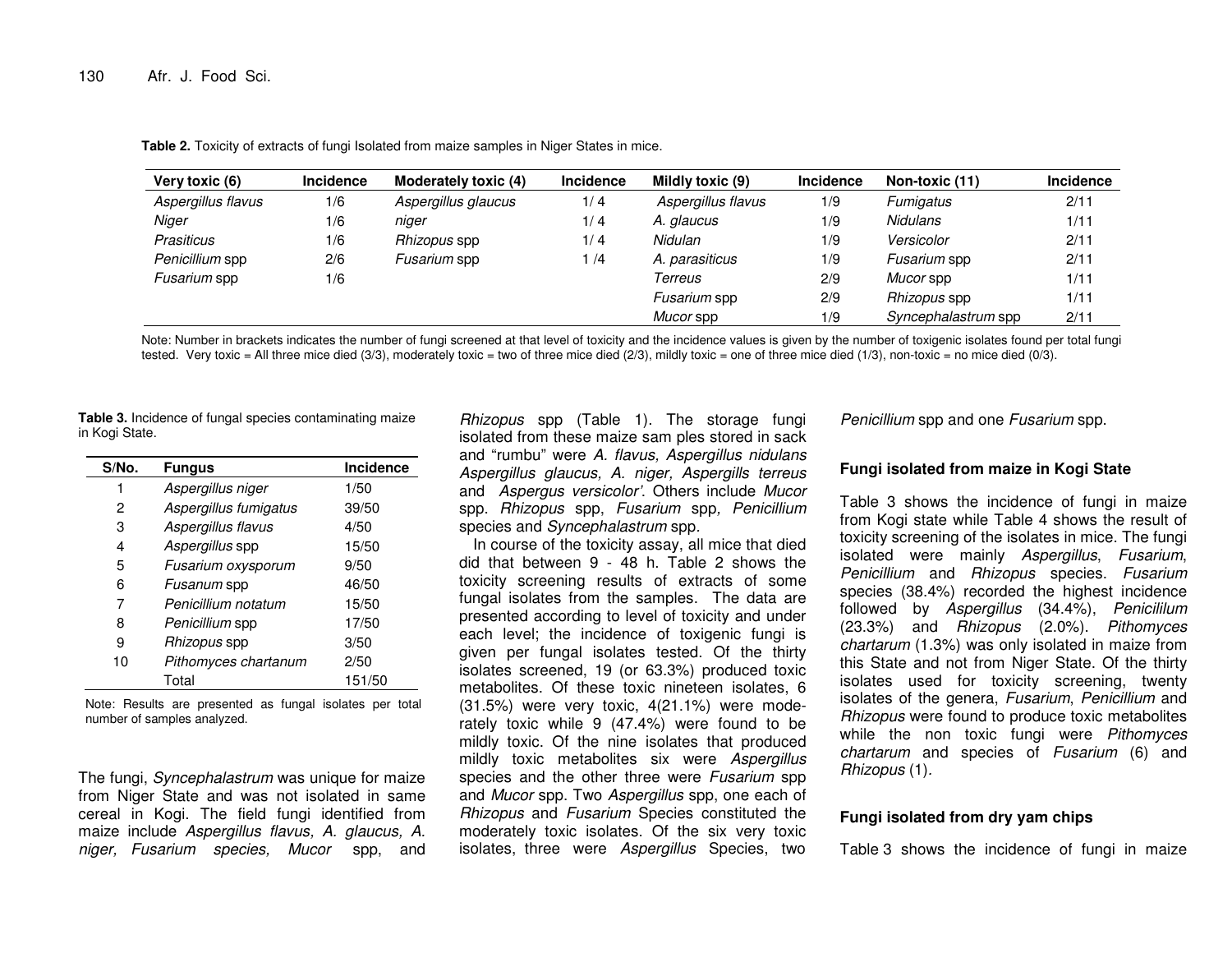**Table 4.** Toxicity screening of fungi extracts isolated from maize in Kogi State in mice.

| Very toxic (8)      | <b>Incidence</b> | Moderately toxic (6) | <b>Incidence</b> | Mildly toxic (7) | <b>Incidence</b> | Non toxic (9)           | <b>Incidence</b> |
|---------------------|------------------|----------------------|------------------|------------------|------------------|-------------------------|------------------|
| Penicillium notatum | (2/8)            | Rhizopus spp         | (2/6)            | Fusarium spp     | (4/7)            | Pithomyces chartarum    | (2/9)            |
| Fusarium spp        | (3/8)            | Fusarium spp         | (3/6)            | Penicillium spp  | (2/7)            | Fusarium oxysporum      | (3/9)            |
| Penicillium spp     | (3/8)            | Penicillium spp      | (1/6)            | . notatum        | (1/7)            | <i>Fusarium</i> species | (3/9)            |
|                     |                  |                      |                  |                  |                  | <i>Rhizopus</i> species | (1/9)            |

Note: Number in brackets indicates the number of fungi screened at that level of toxicity and the incidence values is given by the number of toxigenic isolates found per total fungi tested. Very toxic = all three mice died (3/3), moderately toxic = two of three mice died (2/3), mildly toxic = one of three mice died (1/3), non-toxic = no mice died (0/3).

**Table 5.** Incidence of fungi isolated from dried yam chips in Niger State.

| <b>Fungus</b>       | <b>Frequency of occurrence</b> |
|---------------------|--------------------------------|
| Fusarium spp        | 6/50                           |
| Aspergillus spp     | 4/50                           |
| Aspergillus niger   | 1/50                           |
| Penicillium spp     | 2/50                           |
| Mucor spp           | 3/50                           |
| Geotrichum candidum | 1/50                           |
| Total               | 17/50                          |

Note: Results are presented as fungal isolates per total number of samples analyzed.

from Kogi state while Table 4 shows the result of toxicity screening of the isolates in mice. The fungi isolated were mainly Aspergillus, Fusarium, Penicillium and Rhizopus species. Fusarium species (38.4%) recorded the highest incidence followed by Aspergillus (34.4%), Penicililum (23.33%) and Rhizopus (2.0%). Pithomyces chartarum (1.3%) was only isolated in maize from this State and not from Niger State. Of the thirty isolates used for toxicity screening, twenty isolates of the genera, Fusarium, Penicillium and Rhizopus were found to produce toxic metabolites while the non toxic fungi were Pithomyce chartarum and species of Fusarium (6) and Rhizopus (1).

## **Fungi isolated from dry yam chips**

Fungal growth was observed in only 17 out of the 50 samples of dried yam chips cultured. The fungi isolated were Fusarium spp, Aspergillus spp, Aspergillus niger, Penicillium spp, Mucor spp and Geotrichum candidum. Table 5 shows the frequency of occurrence of each isolates. Toxicity tests with fungal culture extracts of eleven (11) out of the twelve non-Aspergillus isolates in albino mice showed Fusarium spp, Penicillium spp,Geotrichum candidum and Mucor spp to be toxic. The Table 6 shows the toxicity levels of these extracts in albino mice.

## **Aflatoxin M1 concentrations in powdered milk**

The number of  $AFM<sub>1</sub>$  contaminated samples and the levels (mean values and standard deviation) found in them are presented in Table 7. Of the hundred (100) samples of powdered milk collected, 7 brands (19 samples) were found to be contaminated with AFM<sub>1</sub> at levels that did not exceed the regulatory limit of 0.5 µg/kg set by National Agency for Food and Drug Administration Control (NAFDAC) and the European Union and Codex Alimmentarius Commission.

## **Aflatoxin B1 contents of beans and wheat**

The concentrations of aflatoxin  $B_1$  in beans and wheat are presented on Table 8. The results reveal high levels of  $AFB_1$  (16.2 - 274 ug/kg) in the two grains examined, the lowest concentrations being observed in beans while wheat had the highest. Significantly (P < 0.01) higher mean values were recorded for wheat than beans which indicates a higher susceptibility to aflatoxin contamination of the former than the later. Twenty nine beans samples of the fifty analyzed were contaminated with the toxin with samples from Central market having the highest incidence and concentrations. Of the twenty seven contaminated wheat samples, those from Central and Bosso markets had the highest incidence and contents respectively. The results also show that the location of sample collection had significant (P < 0.01) effect on the  $AFB<sub>1</sub>$  contents as concentrations varied significantly with location except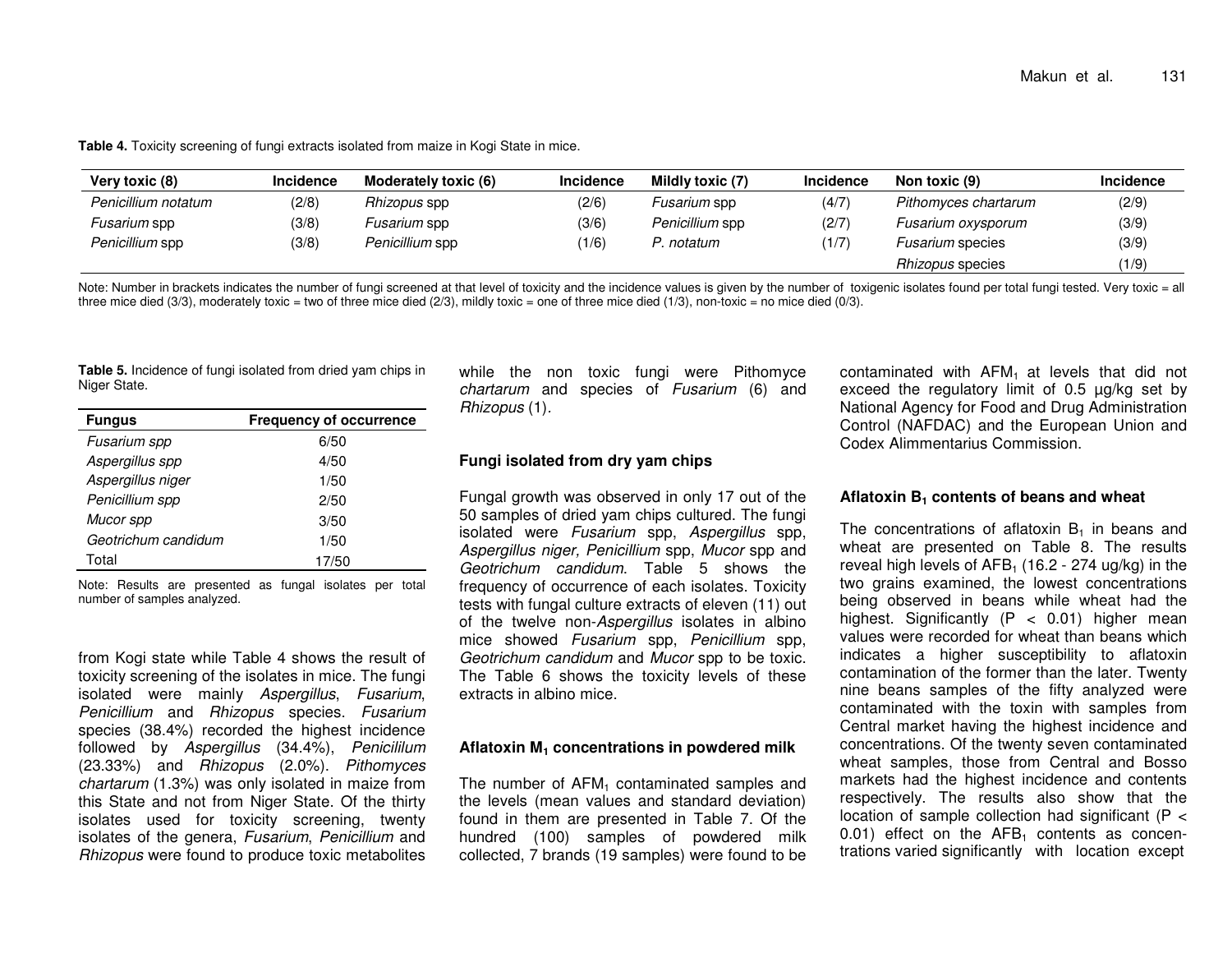| Very toxic (6)      | <b>Incidence</b> | Moderately toxic (2) | <b>Incidence</b> | <b>Mildly toxic</b> | Non-toxic (3)   | Incidence |
|---------------------|------------------|----------------------|------------------|---------------------|-----------------|-----------|
| Fusarium spp        | (2/6)            | Fusarium spp         | (2/2)            | None                | Fusarium spp    | (1/3)     |
| Penicillium spp     | 1/6)             |                      |                  |                     | Mucor spp       | (1/3)     |
| Geotrichum candidum | 1/6)             |                      |                  |                     | Penicillium spp | (1/3)     |
| Mucor spp           | (2/6)            |                      |                  |                     |                 |           |

**Table 6.** Toxicity of extracts of fungi isolated from dried yam chips in mice.

Note: Number in brackets indicates the number of fungi screened at that level of toxicity and the incidence values is given by the number of toxigenic isolates found per total fungi tested. Very toxic = all three mice died  $(3/3)$ , moderately toxic = two of three mice died  $(2/3)$ , mildly toxic = one of three mice died (1/3), non-toxic= no mice died (0/3).

**Table 7.** Mean values of Aflatoxin M<sub>1</sub> in powdered milk samples marketed in Lagos metropolis.

| Milk (Brand)   | Number of contaminated samples | Mean values (µg/kg) | Range         |
|----------------|--------------------------------|---------------------|---------------|
| A              | 2/2                            | $0.220 \pm 0.269$   | $0.02 - 0.41$ |
| $\sf B$        | 1/2                            | $0.150 \pm 0.212$   | $0.00 - 0.30$ |
| $\mathbf C$    | 4/5                            | $0.325 \pm 0.175$   | $0.00 - 0.41$ |
| D              | 3/4                            | $0.108 \pm 0.525$   | $0.00 - 0.11$ |
| E              | 1/2                            | $0.070\pm0.980$     | $0.00 - 0.14$ |
| F              | 4/5                            | $0.066 \pm 0.126$   | $0.00 - 0.29$ |
| G              | 4/5                            | $0.016 \pm 0.305$   | $0.00 - 0.07$ |
| $\mathsf{H}$   | 0/6                            |                     |               |
| I              | 0/2                            |                     |               |
| J              | 0/2                            |                     |               |
| Κ              | 0/2                            |                     |               |
| L              | 0/2                            |                     |               |
| M              | 0/4                            |                     |               |
| ${\sf N}$      | $0/2$                          |                     |               |
| O              | $0/2$                          |                     |               |
| ${\sf P}$      | 0/2                            |                     |               |
| Q              | 0/2                            |                     |               |
| $\mathsf R$    | $0/2$                          |                     |               |
| $\mathbf S$    | 0/5                            |                     |               |
| T              | 0/2                            |                     |               |
| U              | 0/5                            |                     |               |
| $\sf V$        | 0/5                            |                     |               |
| Χ              | 0/3                            |                     |               |
| Υ              | 0/5                            |                     |               |
| Z              | 0/5                            |                     |               |
| $A_1$          | 0/5                            |                     |               |
| $B_1$          | 0/4                            |                     |               |
| C <sub>1</sub> | 0/5                            |                     |               |
| $D_1$          | 0/5                            |                     |               |

except for wheat sampled from Central and Kpakungu markets. Samples of both beans and wheat from Central market had the highest incidence of the toxin.

## **DISCUSSION**

Assessment of the incidence of fungal and mycotoxins contamination of some Nigerian cereals and powdered milk as conducted in this work gives the quality of the studied food products. All the grain samples contained more than one species of fungi with maize having more fungal infestation than dry yam chips. Similarly 56% of the beans and wheat samples analyzed contained aflatoxin  $B_1$  at levels unacceptable by national and international mycotoxin regulatory bodies. This is an indication that these food commodities that are intended for human consumption in Nigeria are of low quality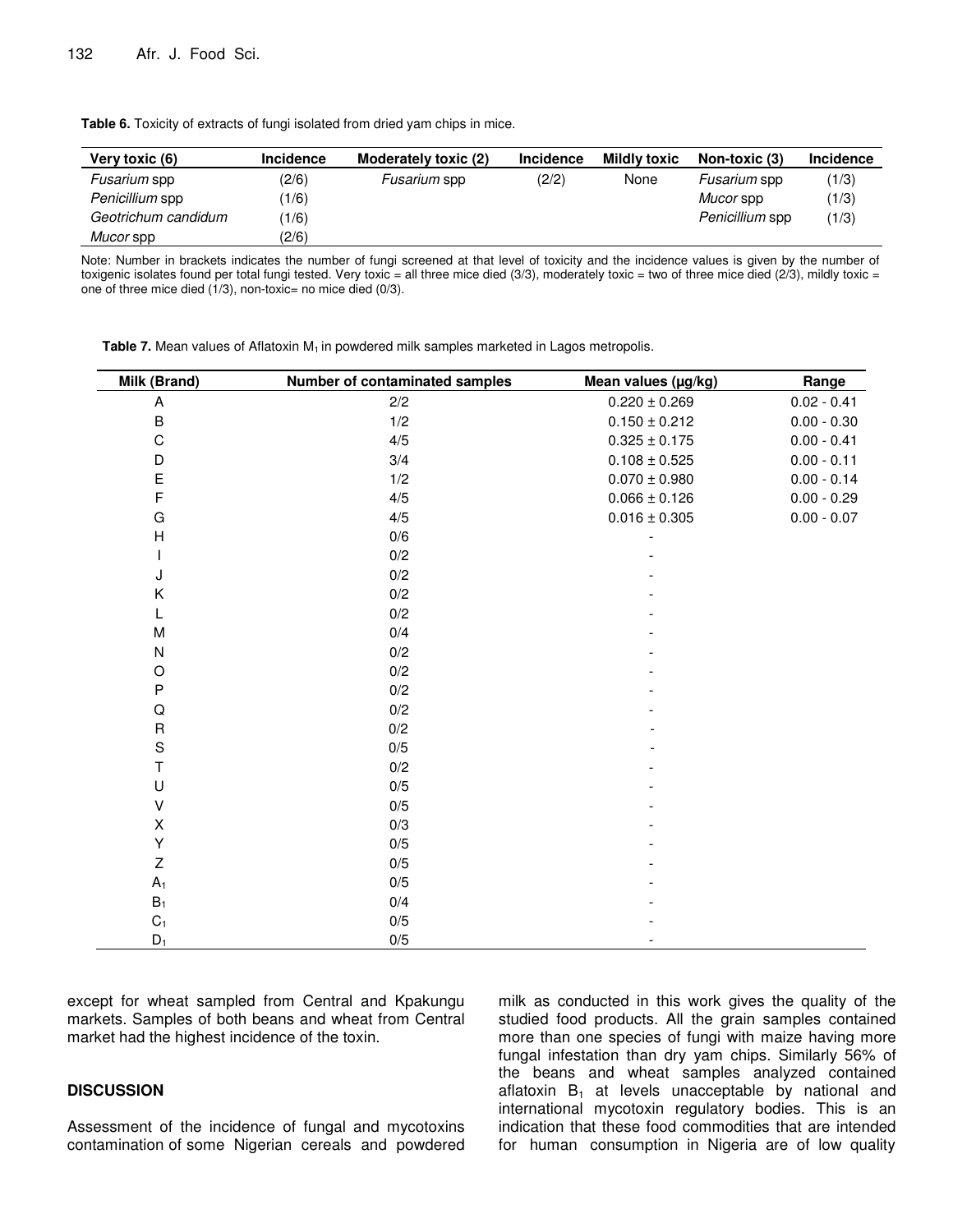| <b>Beans</b>         |                             |                                   |                                 | Wheat          |                      |                             |                                   |                                 |                |
|----------------------|-----------------------------|-----------------------------------|---------------------------------|----------------|----------------------|-----------------------------|-----------------------------------|---------------------------------|----------------|
| Location<br>(Market) | No. of samples<br>collected | No. of<br>contaminated<br>samples | Mean $\pm$ SD                   | Range          | Location<br>(Market) | No. of samples<br>collected | No. of<br>contaminated<br>samples | Mean $±$ SD                     | Range          |
| <b>Bosso</b>         | 10                          | 6                                 | $77.3 \pm 37.7$ <sup>AEFG</sup> | $19.3 - 116.8$ | <b>Bosso</b>         | 10                          | 3                                 | $198.4\pm70.0^{TUWYZ}$          | 137.6 - 275.0  |
| Central              | 10                          |                                   | 106 $\pm$ 39,5 <sup>ABCD</sup>  | $52.1 - 137.6$ | Central              | 10                          | 8                                 | 107.6 $\pm$ 68.2 <sup>RST</sup> | $40.0 - 256.0$ |
| Chanchaga            | 10                          | 6                                 | 63.5 $\pm$ 28.3 <sup>CFHJ</sup> | $16.2 - 109$   | Gwari                | 10                          | 4                                 | $134.5 \pm 35.8^\mathsf{RUVW}$  | $87.0 - 175.0$ |
| Kpakungu             | 10                          | 5                                 | 87.8 $\pm$ 23.6 <sup>DGIJ</sup> | $58.4 - 125.1$ | Kpakungu             | 10                          |                                   | 102.9 $\pm$ 53.0 <sup>VXZ</sup> | $40.1 - 169.0$ |
| Tunga                | 10                          | 5                                 | 93.5 $\pm$ 20.0 <sup>BEHI</sup> | 68.8 - 130.0   | Kwangila             | 10                          | 5                                 | 133.2 $\pm$ 69.3 $SXY$          | 85.5 - 204.4   |
| Total                | 50                          | 29                                |                                 |                |                      | 50                          | 27                                |                                 |                |
| Mean $\pm$ SD        |                             |                                   | 59.29 ± 14.85 <sup>Q</sup>      | 16.2 - 137.6   |                      |                             |                                   | 85.66 $\pm$ 16.19 <sup>Q</sup>  | 40.0 - 275.0   |

**Table 8.** Aflatoxin B<sub>1</sub> levels (ug/kg) in beans and wheat from markets in Minna, Niger State.

Note: Results are expressed as Mean  $\pm$  SD (Standard deviation) and range and values with similar superscripts are significantly different at P < 0.01.

and could constitute health hazard to the Nigerian populace. The ratio of fungi isolates per sample for maize was 2.4 while that of yam chips was 0.34 which implies more fungal infestation of maize than dried yam chips. Maize as a grain is an ideal and therefore a better substrate for fungal growth (FAO, 1983) than most crops including dried yam chips and though not determined in this work, is likely to have higher moisture content, 15 - 20% than the chips, 6 - 15% (Bankole and Mabekoje, 2004) hence the higher fungal contamination in maize than the yam chips. The high susceptibility of maize to fungal growth and mycotoxins production than most crops as observed in this survey has also been proven by Jelinek et al. (1989) and Okoye (1992) in Nigeria and at international level. Many of the fungi found in our study have also been found to cause spoilage to maize in Nigeria and other parts of the world. Gbodi (1992) identified the following fungi Fusarium in maize; Fusarium species, species, moniliforme, Helminthosporium Penicillium species, Phoma sorghina species and Rhizopus species among others which have been isolated from maize in our work. The fungal profile of the studied dried yam chips is also in agreement with the findings of Bankole and Mabekoje (2004) as all the fungal species (Aspergillus, Penicillium, Fusarium and Mucor) isolated were also found by these workers in same food product from the South Western region of the country. However, the fungal contamination of the dried yam chips observed in the samples was lower than that reported in the South Western Nigeria samples and this could be because of the lower humidity of Niger State as compared to the wet rainforest climate of the later that is more conducive for fungal growth than in our study area.

 In terms of mycofloral contamination marketed (2.5) maize had higher fungal isolates per samples than stored (2) and field (1.3) samples. Crops are infected in the field by fungi and these field fungi persist and proliferate during storage when favourable conditions prevails (Bainton et al., 1980). Therefore fungi incidence is likely to be higher in badly stored grains than those on the field as observed in this work. The exposure of marketed samples to the ubiquitous fungi and

their spores in the air and the aerobic condition of the atmosphere would encourage more fungal growth than the relatively anaerobic conditions of storage systems such as sack and "rumbu". This might explain the higher fungi occurrence in market samples than those from the stores.

 The results of toxicity screening test showed that species of Aspergillus, Fusarium, Penicillium, Rhizopus, Mucor and Geotrichum from maize and dried yam chips produced toxic metabolites that were deleterious to mice. The presence of these for crops, implies that various mycotoxins including the major one namely aflatoxins, sterigmatocystin, ochratoxin A, citrinin and patulin elaborated by Aspergillus and Penicillium species and fumonisins, zearalenone and the trichothecenes produced by Fusarium species (Scott, 1994) are therefore likely to be found in these food commodities. Rhizonin A, a metabolite of Rhizopus and Mucor (Wilson et al., 1984) could also contaminate the studied grain and yam chips. Though no mycotoxin has been ascribed to Geotrichum candidum, it causes lesions of the skin, bronchi, mouth, lungs and intestine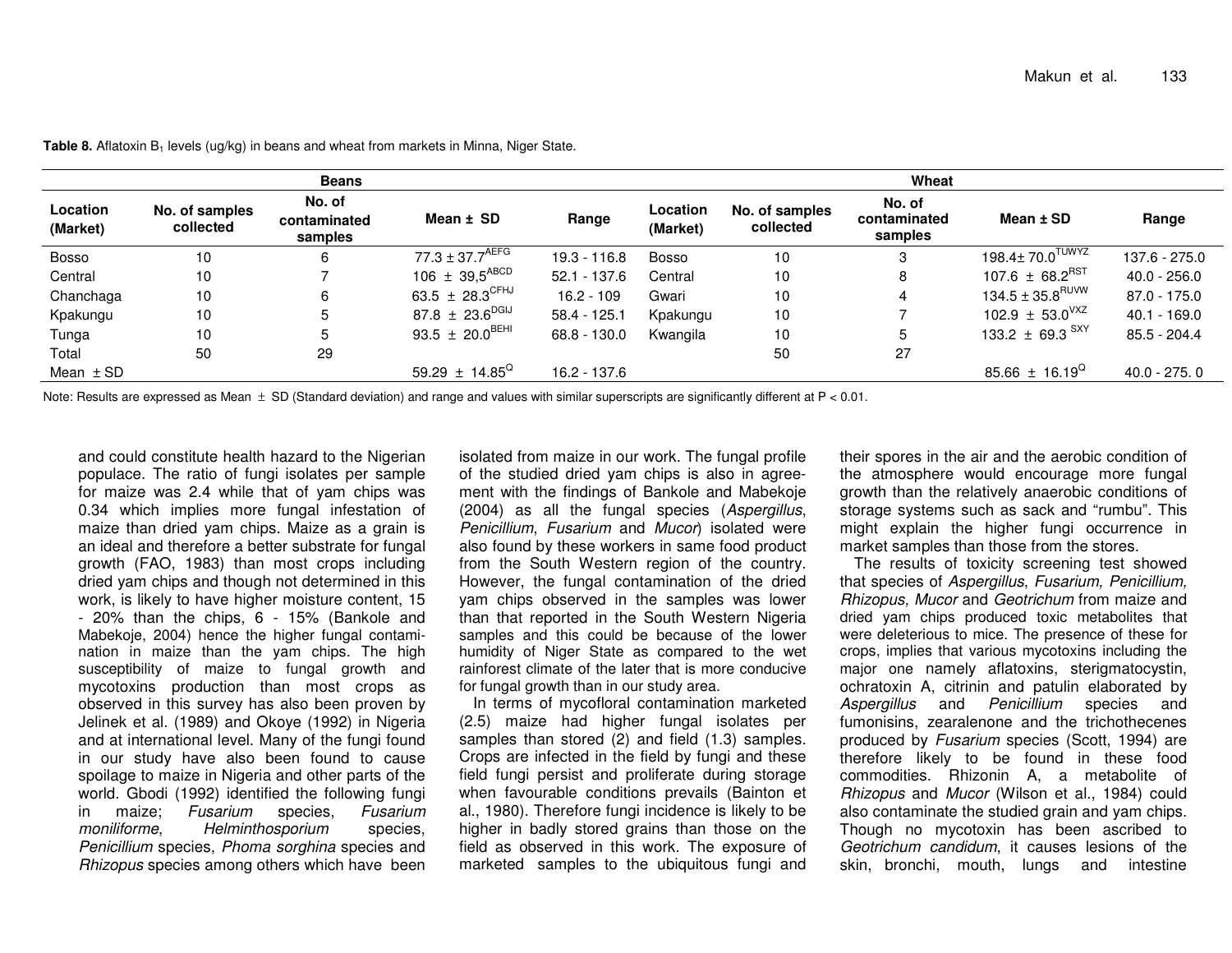(Beardall and Miller, 1994). This all points to potentially serious health hazards to human beings and animals in the Middle Belt State and indeed Nigeria as a whole as these toxins have acute, chronic and carcinogenic effects on human beings and animals (Gbodi and Nwude, 1988; Peraica et al., 1999). Many known toxigenic Fusarium, Aspergillus and Penicillium spp were found to be non toxic in this work. This could be as a result of mutation as repeated process of sub culturing may lead to loss of mycotoxin producing ability in the organism (Gbodi et al., 1986) and could also be that the strains of these toxigenic fungi do not have the genetic capacity to elaborate toxins (FAO, 1979).

Aflatoxins  $M_1$  and  $B_1$  in the milk and wheat and beans samples, respectively were analyzed using thin-layer chromatographic technique which is perceived by modern scientists as an insensitive technique but to the scientists in the developing world, it remains a simple, quick and inexpensive procedure for mycotoxin analysis. The detection limit of the technique as determined in the present study as well as by other workers (Bankole and Mabekoje, 2004) with regards to aflatoxins particularly  $B_1$ is 2 µg/kg which is quite sensitive enough to meet the standards of both national and international regulatory agencies and therefore validates the results obtained.

Aflatoxin  $M_1$  contamination of milk and milk products is a worldwide problem and Nigeria is not an exception as this study has shown 19%  $AFM<sub>1</sub>$  contamination of marketed powdered milk in the country. Garrido et al. (2003) detected the toxin in 79.9% of milk samples collected from Brazil, at concentrations between 0.05 and 0.2 µg/kg. Visconti et al. (1985) had also showed the presence of the toxin in Italian diary system. The  $AFM<sub>1</sub>$ contents found in marketed powdered milk in Lagos like those in the aforementioned works were all below the international regulatory limit and this might be because the milk samples were all imported from Europe and so compliance to the limit must have been achieved right at the point of manufacture. The hazards of AFM<sub>I</sub> have been fully recognized; of great public health concern is the fact that the toxin is a potent carcinogen. Based on the result obtained, the occurrence of  $AFM<sub>1</sub>$  does not appear to be serious public health hazard in Nigeria with regards to imported milk products. Since  $AFM<sub>1</sub>$  is a dietary metabolic residue of  $AFB<sub>1</sub>$  which is recurrent at unsafe levels in Nigerian foodstuffs, it is likely that the former might be found at high levels in locally produced and processed milk products. A survey of  $AFM<sub>1</sub>$  in local milk and milk products will therefore give a better  $AFM<sub>1</sub>$  profile of the country and is therefore recommended.

The incidence and concentration of  $AFB<sub>1</sub>$  found in the beans and wheat samples were more elevated than those reported by other workers (Zinedine et al., 2006; Odoemelam and Osu, 2009) in Nigeria and elsewhere. Fungal growth and mycotoxin contamination are dependent on climate and storage conditions and therefore vary with locations, with hot and humid climate, poor storage

conditions and poor agricultural practices exacerbating fungal and mycotoxin contents in foods and feedstuffs (Ominski et al., 1994). Grains in rural area of Northern Nigeria which is where our samples are from, are handpicked at harvest, left to dry for weeks at a threshing ground, threshed, packaged and transported in sacks to markets where they are sold in open containers. The complex effects of relative humidity, temperature, precipitation and insect and rodent infestation and their daily variation may interplay to provide conditions conducive for fungal growth and aflatoxin contamination on such exposed and poorly stored grains. These methods of harvesting, storage and transportation which differs from those in other parts of the country could probably explain the more elevated incidence and contents of  $AFB<sub>1</sub>$  in beans and wheat in this work as compared to results of the other workers.

The beans were all grown locally within Minna and its environs in Niger State so the significant differences in their  $AFB<sub>1</sub>$  levels might not be due to variation in climate but as a result of differences in harvesting, storage, transportation and handling conditions. The significant effect of locations on the incidence and  $AFB<sub>1</sub>$  levels of the wheat samples implies that the samples were from sources with different relative humidity, temperature, storage conditions and even agricultural practices. The marketed wheat samples purchased from Central, Kpakungu and Kwangila markets were actually imported and bought by retailers from Lagos-Bida axis while those sampled from Bosso and Gwari markets were grown in Jos and Nigeria. The imported grains had higher toxin incidence than the Nigerian grown wheat because they were transported and likely stored under poor conditions for a longer period than the later. It might also be because the transit towns (Lagos and Bida) of the imported wheat are warmer and more humid than the cold and drier climatic conditions in Jos where the home grown grains are from. The hot and humid conditions of Lagos and Bida are more favourable for fungal growth and mycotoxins production than the cold drier climate of Jos (Javis, 1976) hence the higher toxin contamination in the former that the later.

It stands to reason that the thick and hard coat of bean hinders penetration of fungi into the seed with resultant less fungal growth and mycotoxin contamination as compared to other grains. This might account for the significantly lower aflatoxin contamination observed in the beans than the wheat samples. Aflatoxin  $B_1$  concentrations in the beans (59.29  $\pm$  14.85 ug/kg) and wheat  $(85.66 \pm 16.19 \text{ ug/kg})$  analyzed were above the National Agency for Food and Drug Administration and Control (NAFDAC) and European Union (5 ug/kg) tolerance level for aflatoxin in grains for human consumption. The chronic consumption of these crops with unsafe levels of  $AFB<sub>1</sub>$  that is, immunosuppressive, nephrotoxic and hepatocarcinogenic (Gbodi and Nwude, 1988; Peraica et al., 1999), has grievous public health implications which